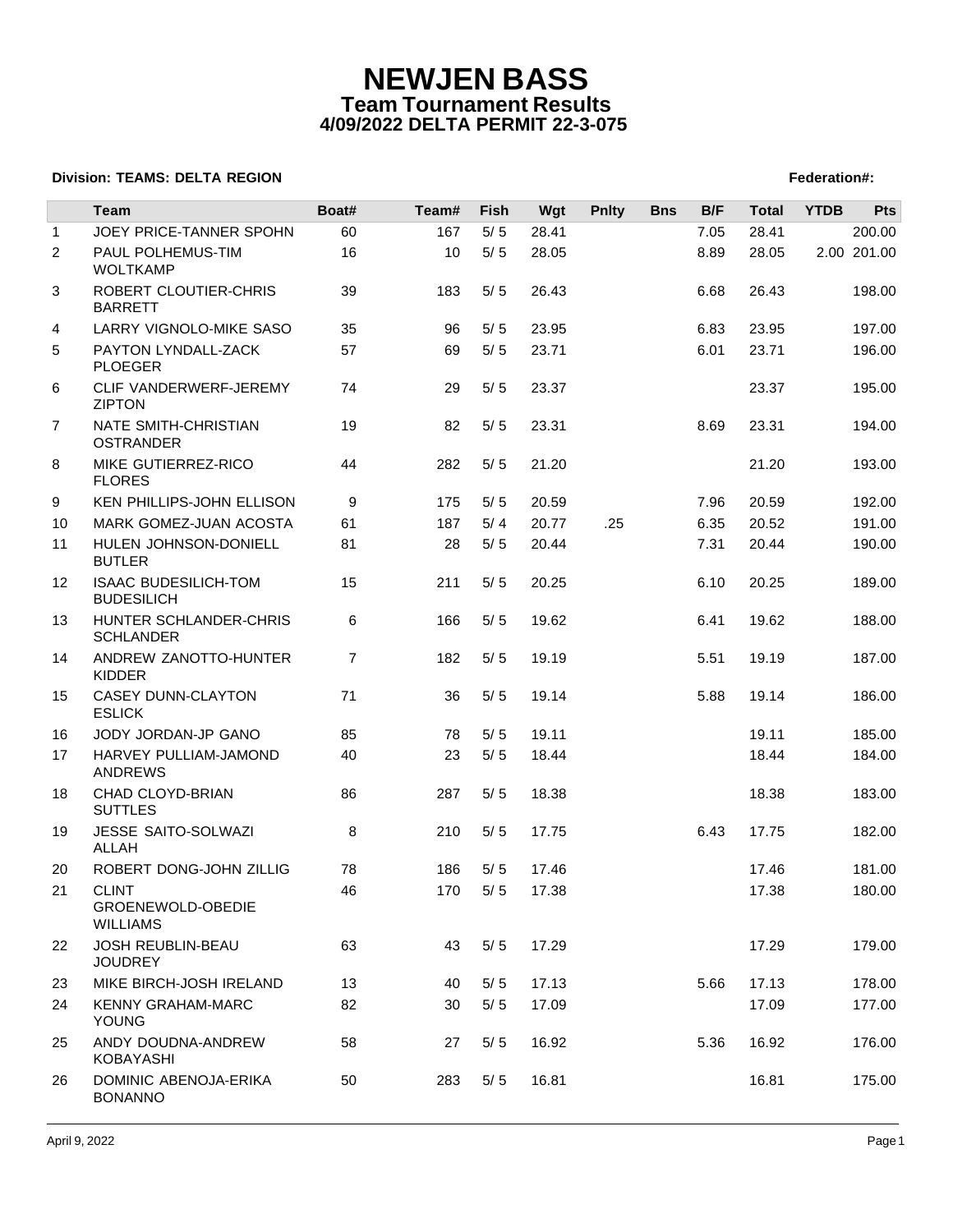### **Division: TEAMS: DELTA REGION FEDERATION FEDERATION: A PROPERTY REGION FEDERATION: TEAMS: DELTA REGION**

|    | <b>Team</b>                                          | Boat# | Team#          | Fish  | Wgt   | <b>Pnlty</b> | <b>Bns</b> | B/F   | <b>Total</b> | <b>YTDB</b> | <b>Pts</b>  |
|----|------------------------------------------------------|-------|----------------|-------|-------|--------------|------------|-------|--------------|-------------|-------------|
| 27 | WES COOK-CHRIS RAZA                                  | 32    | 52             | $5/5$ | 16.39 |              |            | 6.13  | 16.39        |             | 174.00      |
| 28 | JEFF CISSELL-CLAYTON<br>LAUCHLAND                    | 55    | 147            | $5/5$ | 16.39 |              |            |       | 16.39        |             | 173.00      |
| 29 | PETE JENSON-DEREK<br><b>KINSER</b>                   | 53    | 81             | $5/5$ | 16.31 |              |            |       | 16.31        |             | 172.00      |
| 30 | <b>EDISON HICKS-CAL</b><br><b>GLADDEN</b>            | 5     | 176            | 5/5   | 16.00 |              |            | 7.40  | 16.00        |             | 171.00      |
| 31 | JAKE HOWARD-LARRY<br><b>LUBNER</b>                   | 4     | 5              | $5/5$ | 15.94 |              |            |       | 15.94        |             | 170.00      |
| 32 | TOM SHIMABUKURO-DAN<br><b>SWEAT</b>                  | 21    | 70             | 5/5   | 15.83 |              |            |       | 15.83        |             | 169.00      |
| 33 | ROBERT RIEHL-CAMERON<br>CARDOZA                      | 51    | 8              | 5/5   | 15.74 |              |            |       | 15.74        |             | 168.00      |
| 34 | <b>JOSH KANEKO-MILES</b><br><b>KANEKO</b>            | 70    | 71             | 5/5   | 15.68 |              |            |       | 15.68        |             | 167.00      |
| 35 | RYAN WEHR-PHIL MAKIN                                 | 37    | 61             | 5/5   | 15.56 |              |            | 6.59  | 15.56        |             | 166.00      |
| 36 | RODNEY BRINSER-RUSS<br><b>PROBST</b>                 | 31    | 12             | $5/5$ | 15.22 |              |            |       | 15.22        |             | 165.00      |
| 37 | FIRUZ GIZATULLIN-MIKE<br><b>DELNERO</b>              | 83    | 42             | 5/5   | 15.16 |              |            | 4.70  | 15.16        |             | 164.00      |
| 38 | <b>KRIS SISTO-ROBERT</b><br><b>THORNTON</b>          | 29    | 72             | 5/5   | 14.75 |              |            |       | 14.75        |             | 163.00      |
| 39 | ARMANDO<br>LUZURIAGA-EDGAR<br>LUZURIAGA              | 59    | 20             | 3/3   | 14.34 |              |            | 10.86 | 14.34        |             | 5.00 167.00 |
| 40 | <b>JUSTIN SCHMITT-KENNY</b><br><b>SCHMITT</b>        | 49    | 258            | 5/5   | 14.31 |              |            |       | 14.31        |             | 161.00      |
| 41 | JESSE ROACH-JESSE ROACH<br>JR.                       | 17    | 83             | $5/5$ | 14.14 |              |            | 5.31  | 14.14        |             | 160.00      |
| 42 | CHASE LLOYD-BAM MILLER                               | 84    | $\overline{7}$ | 5/5   | 14.14 |              |            |       | 14.14        |             | 159.00      |
| 43 | RICK RUSH-ED GARCIA                                  | 14    | 273            | 5/5   | 14.07 |              |            | 7.45  | 14.07        |             | 158.00      |
| 44 | SHANE PEIRSON-RUSS<br><b>GRAVES</b>                  | 72    | 218            | $5/5$ | 13.91 |              |            |       | 13.91        |             | 157.00      |
| 45 | <b>BROCK RIGGS-BLAKE</b><br><b>BARKER</b>            | 68    | 220            | 5/5   | 13.50 |              |            |       | 13.50        |             | 156.00      |
| 46 | DANIEL ABELLA-MATTHEW<br>ABELLA                      | 47    | 181            | $5/5$ | 13.39 |              |            |       | 13.39        |             | 155.00      |
| 47 | SCOTT CHAPPELL-SAM<br><b>GIAMPAOLI</b>               | 27    | 198            | 5/5   | 13.28 |              |            |       | 13.28        |             | 154.00      |
| 48 | <b>ANTHONY</b><br>PIMENTEL-NORVAL<br><b>PIMENTEL</b> | 33    | 116            | 5/5   | 13.20 |              |            |       | 13.20        |             | 153.00      |
| 49 | ROBERT SANDOVAL-ROBERT<br><b>RATZLOFF</b>            | 45    | 236            | 5/5   | 13.16 |              |            | 6.14  | 13.16        |             | 152.00      |
| 50 | DEAN GRZELAK-ADRIAN<br>CASTILLO                      | 48    | 51             | 3/3   | 13.09 |              |            | 6.39  | 13.09        |             | 151.00      |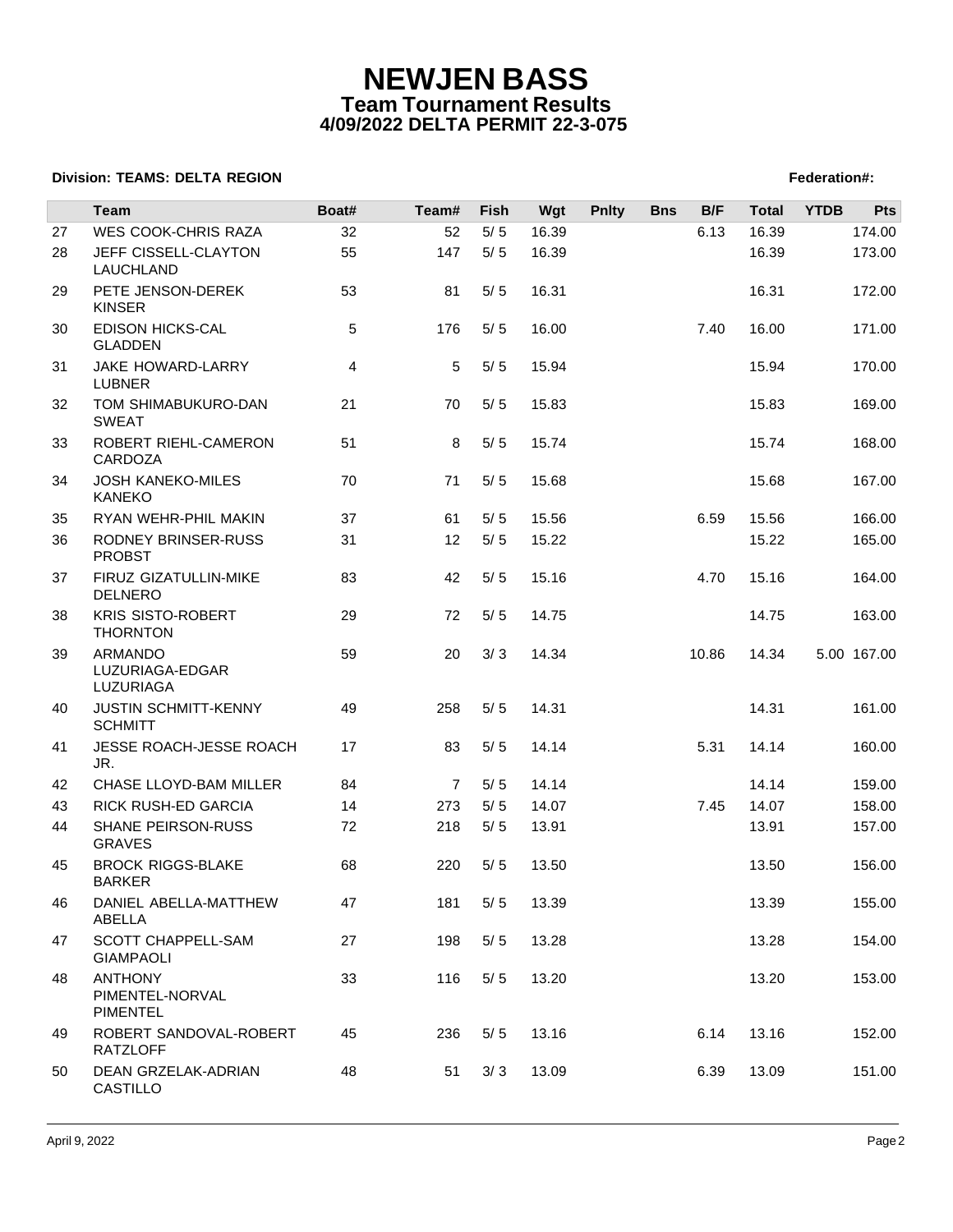### **Division: TEAMS: DELTA REGION FEDERATION FEDERATION: A PROPERTY REGION FEDERATION: TEAMS: DELTA REGION**

|    | Team                                               | Boat#          | Team# | Fish  | Wgt   | <b>Pnlty</b> | <b>Bns</b> | B/F  | <b>Total</b> | <b>YTDB</b> | <b>Pts</b> |
|----|----------------------------------------------------|----------------|-------|-------|-------|--------------|------------|------|--------------|-------------|------------|
| 51 | JON RODGERS-NEIL STERUD                            | 10             | 177   | $5/5$ | 12.41 |              |            |      | 12.41        |             | 150.00     |
| 52 | ROB PONCIANO-JON HOUSE                             | 18             | 191   | $5/5$ | 12.23 |              |            | 5.23 | 12.23        |             | 149.00     |
| 53 | <b>CLINT WARREN-ERIC</b><br><b>WETHERINGTON</b>    | 42             | 41    | $5/5$ | 12.07 |              |            |      | 12.07        |             | 148.00     |
| 54 | <b>ERICK BENARD-BARRY</b><br><b>STERUD</b>         | 66             | 285   | 5/5   | 11.86 |              |            |      | 11.86        |             | 147.00     |
| 55 | WILL LUZURIAGA-JUAN<br><b>ROMERO</b>               | 56             | 3     | 4/4   | 11.71 |              |            |      | 11.71        |             | 146.00     |
| 56 | <b>CRAIG CARABELLO-BUB</b><br><b>TOSH</b>          | 11             | 14    | 5/5   | 11.67 |              |            |      | 11.67        |             | 145.00     |
| 57 | JOHN MARTIN-JACKIE<br><b>MARTIN</b>                | 69             | 15    | 5/5   | 11.65 |              |            |      | 11.65        |             | 144.00     |
| 58 | PRESTON HOOPES-JEFF<br><b>HOOPES</b>               | 1              | 74    | 5/5   | 11.26 |              |            |      | 11.26        |             | 143.00     |
| 59 | RICHARD BENZLER-NICK<br><b>CLOUTIER</b>            | 36             | 26    | 5/5   | 11.20 |              |            |      | 11.20        |             | 142.00     |
| 60 | ERNIE LUJAN III-ERNEST<br>LUJAN JR.                | 24             | 214   | 5/5   | 10.94 |              |            |      | 10.94        |             | 141.00     |
| 61 | NICK TOURVILLE-JACKSON<br><b>BRACISCO</b>          | 80             | 104   | 5/5   | 10.81 |              |            |      | 10.81        |             | 140.00     |
| 62 | JEB BUNKER-TED PERRY                               | 3              | 68    | 3/3   | 10.68 |              |            | 6.83 | 10.68        |             | 139.00     |
| 63 | LOGAN HUNTZE-COLBY<br><b>HUNTZE</b>                | 76             | 185   | 5/5   | 10.25 |              |            |      | 10.25        |             | 138.00     |
| 64 | DANIEL FONTE-GREG<br><b>TROUGHTON</b>              | 73             | 172   | 5/5   | 9.93  |              |            |      | 9.93         |             | 137.00     |
| 65 | <b>CLAYTON WILLIAMS-STEVE</b><br><b>TRAGOUTSIS</b> | $\overline{c}$ | 25    | 5/5   | 9.71  |              |            |      | 9.71         |             | 136.00     |
| 66 | RONALD LORENZO<br>JR.-DEBBIE WEBER                 | 25             | 208   | 5/5   | 9.46  |              |            |      | 9.46         |             | 135.00     |
| 67 | XAVIER GREEN-RODNEY<br><b>GREEN</b>                | 54             | 38    | 5/5   | 9.08  |              |            |      | 9.08         |             | 134.00     |
| 68 | <b>CHRIS MARTIN-JEFF BITKER</b>                    | 22             | 91    | 5/5   | 8.93  |              |            |      | 8.93         |             | 133.00     |
| 69 | <b>BEN BISETTI-HAYDEN</b><br>RABIDEAU              | 62             | 56    | 5/5   | 8.66  |              |            |      | 8.66         |             | 132.00     |
| 70 | ALLAN BAHR-KAYLATH<br><b>HARPER</b>                | 64             | 21    | 4/4   | 7.90  |              |            |      | 7.90         |             | 131.00     |
| 71 | THOMAS GUERCIO-JOHN<br><b>SCHROMM</b>              | 28             | 206   | 2/2   | 5.59  |              |            |      | 5.59         |             | 130.00     |
| 72 | <b>JON HAGAN-JOHN</b><br>FERNANDEZ JR.             | 12             | 39    | 3/3   | 4.80  |              |            |      | 4.80         |             | 129.00     |
| 73 | <b>MARK COBEY-ELI</b><br><b>GURYANOV</b>           | 65             | 197   | 2/2   | 3.94  |              |            |      | 3.94         |             | 128.00     |
| 74 | DAN FACHNER-MARK MADAY                             | 77             | 37    | 1/1   | 3.05  |              |            | 3.05 | 3.05         |             | 127.00     |
| 75 | <b>FRED CARGILE-FRED</b><br>CARGILE JR.            | 43             | 190   |       | .00.  |              |            |      | .00.         |             | 127.00     |
| 75 | BLAKE DYER-ZACH HAM                                | 67             | 286   |       | .00   |              |            |      | .00          |             | 127.00     |